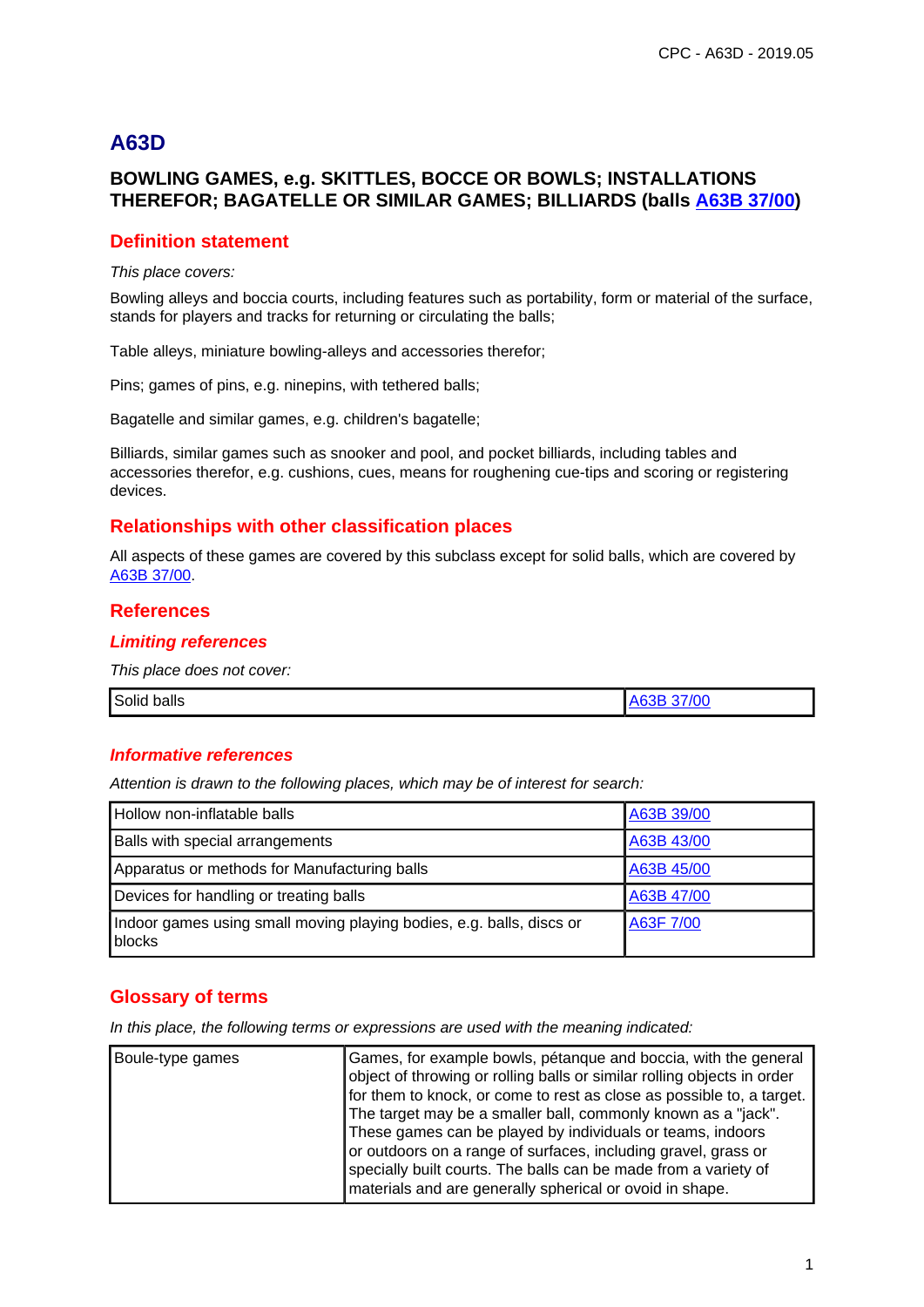# **A63D 1/00**

**Installations for bowling games, e.g. bowling-alleys or bocce courts (bowling greens A63C 19/00)**

## **References**

## **Limiting references**

This place does not cover:

| ה ו<br>Bowling greens<br>ັ | 9/00 |
|----------------------------|------|

## **A63D 3/00**

**Table bowling games; Miniature bowling-alleys; Bowling games (games of pins A63D 7/00)**

### **References**

### **Limiting references**

This place does not cover:

| $\sim$<br>Games<br>pins<br>___ | . . |
|--------------------------------|-----|
|                                |     |

### **Informative references**

| Coin-freed or like apparatus, e.g. for releasing balls for use | G07F |
|----------------------------------------------------------------|------|
|----------------------------------------------------------------|------|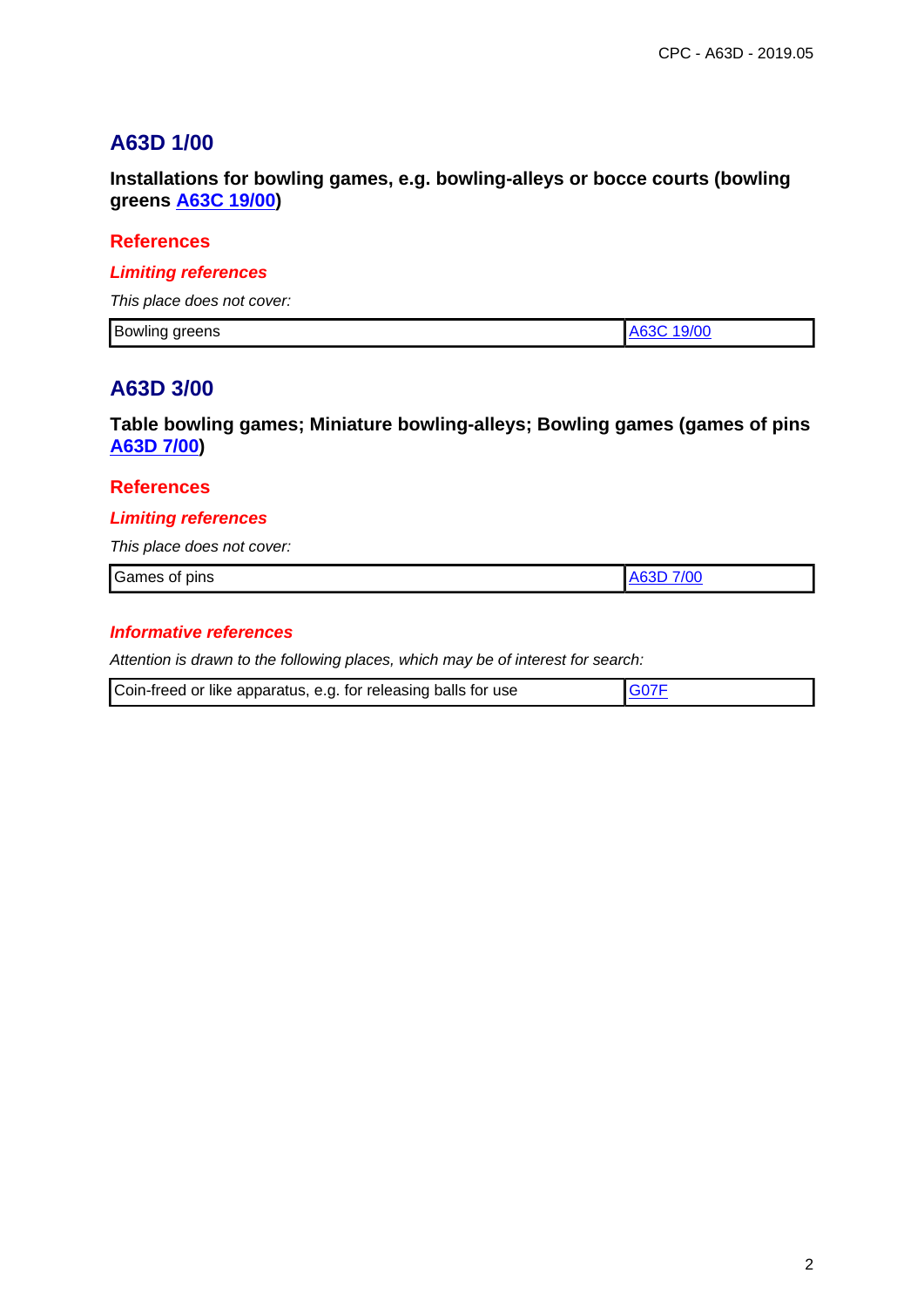# **A63D 3/02**

**Arrangement of devices for propelling or projecting the balls {, e.g. spring, string, sling drive, roll-off devices}**

## **Definition statement**

This place covers:

Illustrative example of subject matter classified in this group.



## **References**

#### **Informative references**

Attention is drawn to the following places, which may be of interest for search:

| Apparatus for projecting or rolling-off the balls | LA63F 7/24 |
|---------------------------------------------------|------------|
|---------------------------------------------------|------------|

# **A63D 5/00**

## **Accessories for bowling-alleys or table alleys**

## **Definition statement**

#### This place covers:

Accessories for bowling-alleys or table alleys. Training devices for bowling intended to be worn by the player (for instance gloves) should not be classified here.

## **A63D 5/04**

## **Indicating devices**

## **References**

#### **Informative references**

| Counting mechanisms in general |  |
|--------------------------------|--|
|--------------------------------|--|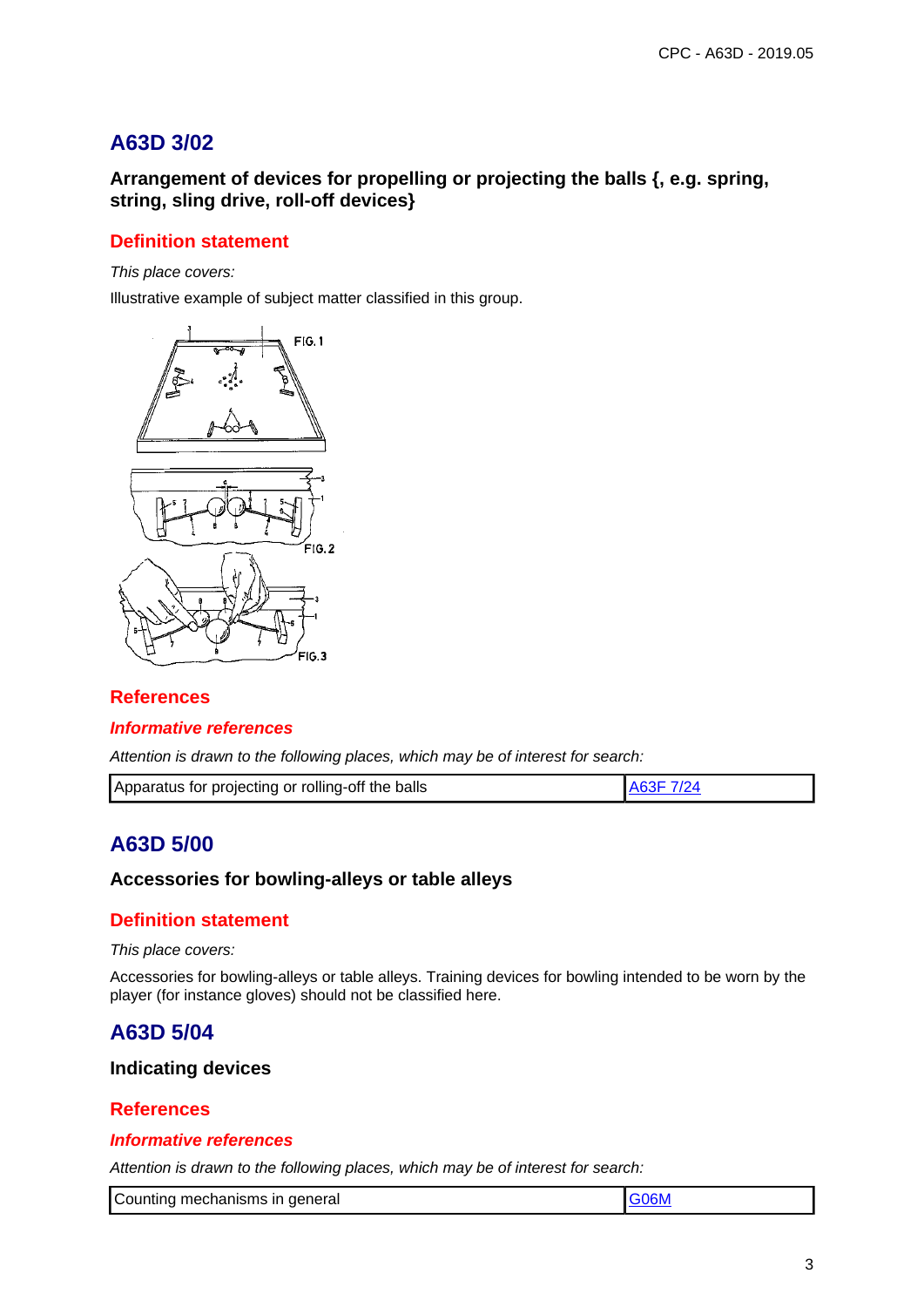# **A63D 7/00**

## **Games of pins, e.g. ninepins, with tethered balls**

## **Definition statement**

#### This place covers:

Illustrative example of subject matter classified in this group.



# **A63D 9/00**

### **Pins**

## **Definition statement**

This place covers:

Illustrative example of subject matter classified in this group.



**References Informative references**

| Manufacture or reconditioning of semi-finished or finished bowling pins   B27M 3/22 |  |
|-------------------------------------------------------------------------------------|--|
|-------------------------------------------------------------------------------------|--|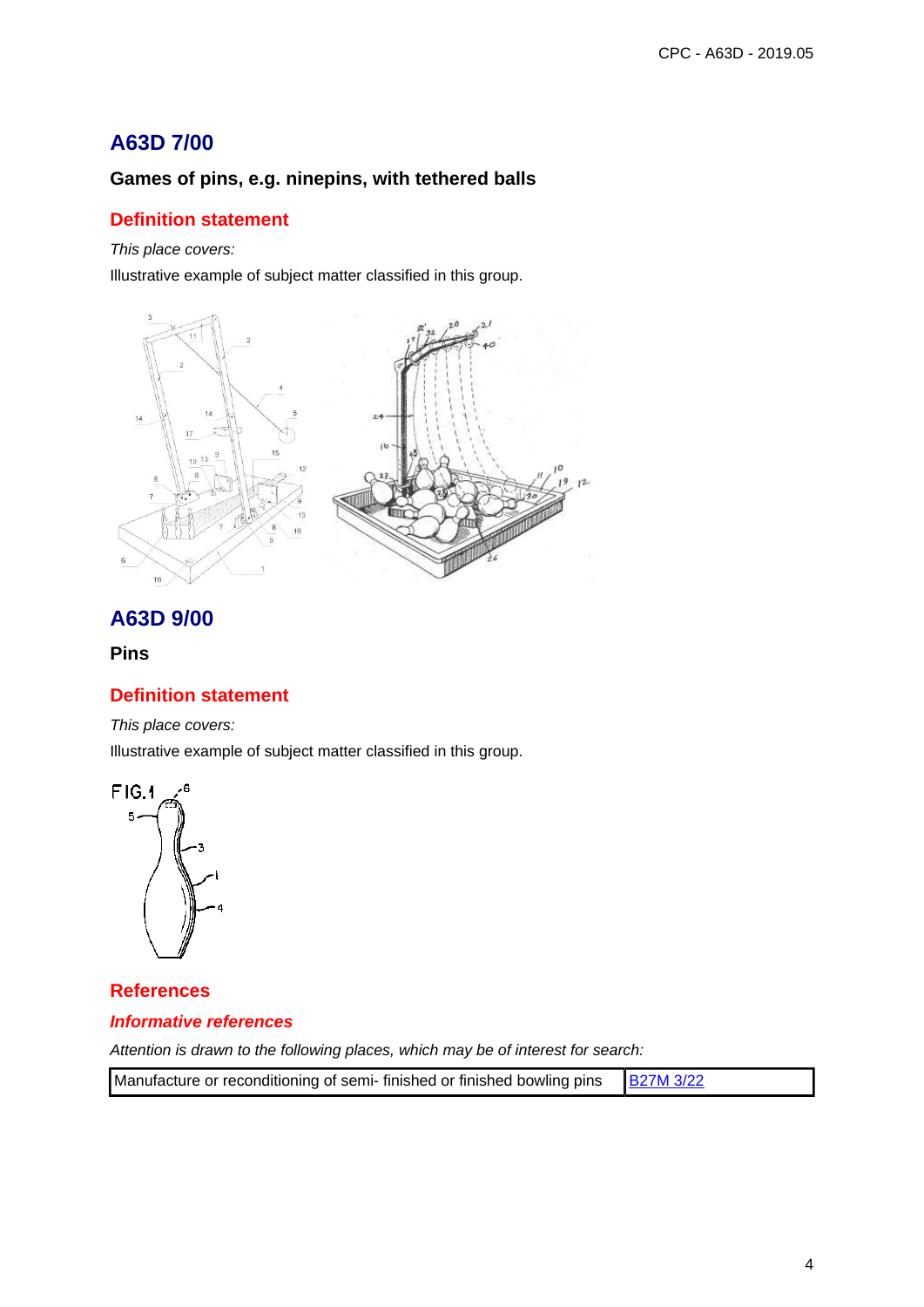# **A63D 13/00**

## **Bagatelles or similar games**

## **Definition statement**

#### This place covers:

Games played on table-top boards or special tables, in which balls are projected from the lower end of a walled-in inclined surface (for example by means of a cue from a channel at the side of the surface) towards the higher end, which is often rounded, and roll back towards the lower end, hitting obstacles (for example metal pins) and targets (for example holes or target areas fenced in by pins) which determine the points scored.



## **References**

## **Informative references**

Attention is drawn to the following places, which may be of interest for search:

| Pachinko                                    | A63F 7/022            |
|---------------------------------------------|-----------------------|
| Pinball games, accessories therefor         | A63F 7/025, A63F 7/22 |
| Devices for projecting or rolling-off balls | A63F 7/2409           |

## **Glossary of terms**

In this place, the following terms or expressions are used with the meaning indicated:

| Bagatelle            | A modification of billiards in which the players' object is to strike<br>the balls so that they, and perhaps other balls, shall fall into<br>numbered holes that determine the score. Usually the bagatelle<br>table has a rounded far end and a channel on the right hand side<br>along which the balls are propelled. The bagatelle requires the<br>players standing at the square end of the table hitting the balls with<br>a cue towards the holes at the other end. |
|----------------------|---------------------------------------------------------------------------------------------------------------------------------------------------------------------------------------------------------------------------------------------------------------------------------------------------------------------------------------------------------------------------------------------------------------------------------------------------------------------------|
| Children's bagatelle | Consist of marbles or balls that are shot onto a board which<br>features areas fenced in by nails hammered into its surface. Each<br>container scores different points depending upon the likelihood of<br>a ball finishing in it (it is normally smaller than a bagatelle, table<br>size).                                                                                                                                                                               |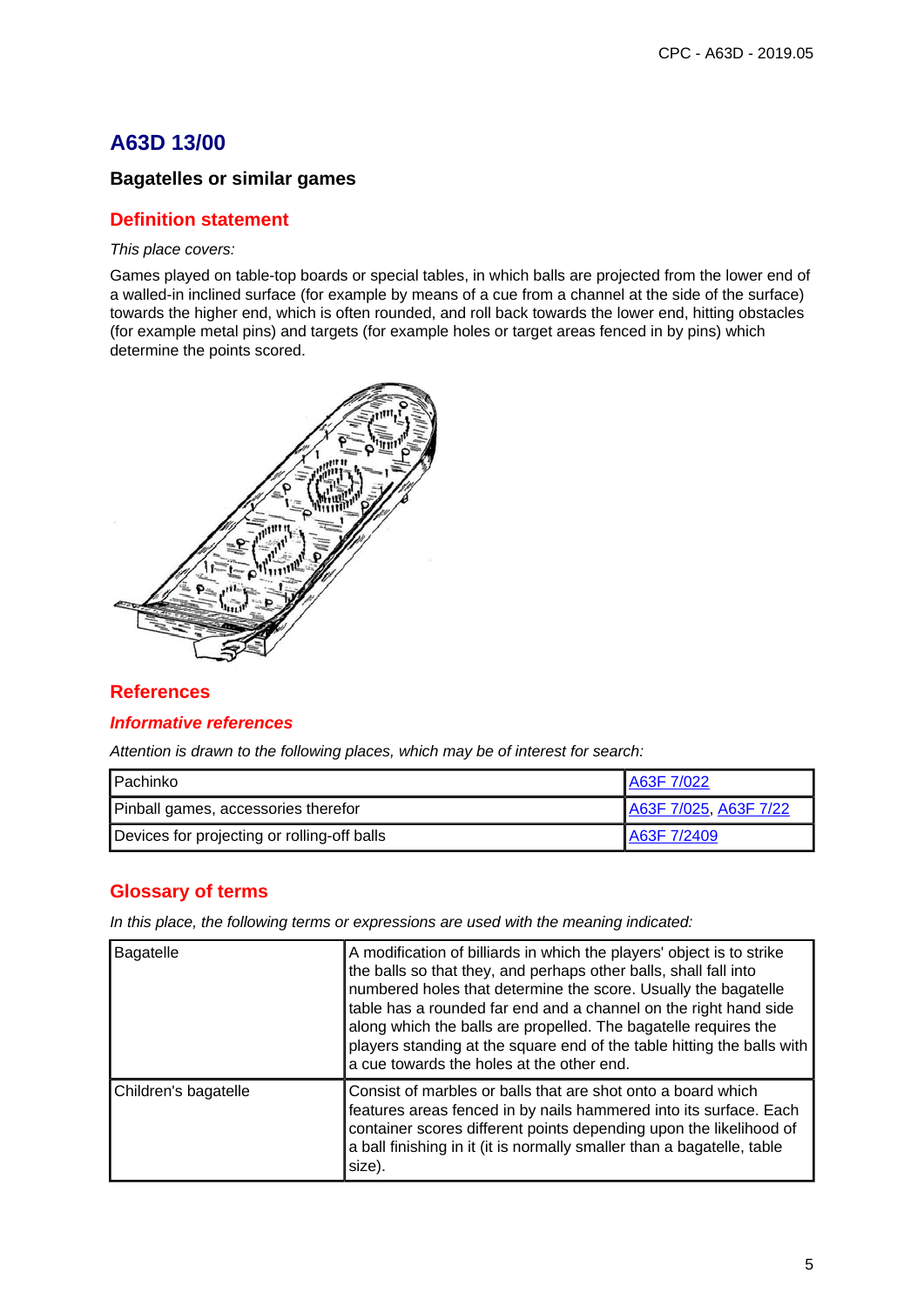## **Synonyms and Keywords**

In patent documents, the word/expression in the first column is often used instead of the word/ expression in the second column, which is used in the classification scheme of this place:

| "h≒.   | -ייי     |
|--------|----------|
| narene | anglais" |

# **A63D 15/00**

**Billiards, e.g. carom billiards or pocket billiards; Billiard tables (bagatelle A63D 13/00)**

## **References**

### **Limiting references**

This place does not cover:

| Bagatelle | w |
|-----------|---|
|           |   |

## **Informative references**

Attention is drawn to the following places, which may be of interest for search:

| Coin-freed apparatus for billiards |  |
|------------------------------------|--|
|                                    |  |

# **A63D 15/003**

## **{Pockets for pocket billiard tables}**

## **Definition statement**

This place covers:

Pockets for pocket billiard tables, and in particular, also covers the billiard tables with pockets/holes in non-standard positions, e.g. golf-billiard, that include also obstacles on the billiard table.

# **A63D 15/005**

## **{Ball-spotting racks, i.e. frames for positioning the balls in pocket billiards or pool}**

## **Definition statement**

This place covers:

Illustrative example of subject matter classified in this group.

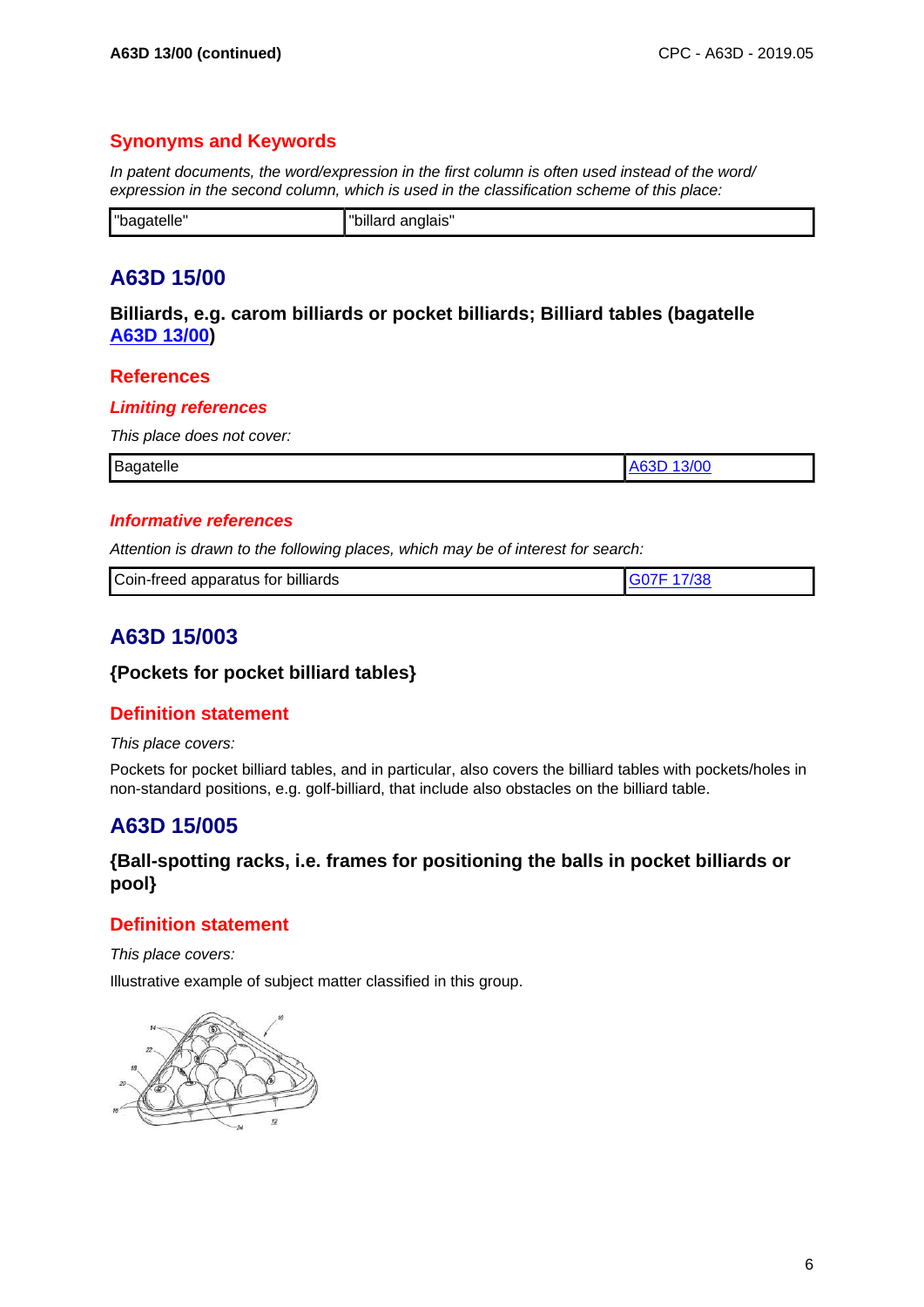# **A63D 15/006**

## **{Training or aiming arrangements on billiard tables}**

## **Definition statement**

This place covers:

Training or aiming arrangements of billiard tables, e.g. light emitting cues and player stance training mats.

## **A63D 15/04**

## **Billiard tables convertible into other tables, or the like (into beds A47C 17/62)**

## **References**

### **Limiting references**

This place does not cover:

| Billiard tables convertible into beds | A47C 17/62 |
|---------------------------------------|------------|

# **A63D 15/06**

## **Cushions or fastenings therefor**

## **Definition statement**

#### This place covers:

Cushions or fastening therefore, and in particular it also covers billiards which are not rectangularshaped but hexagonal, circular, square, etc.

# **A63D 15/08**

### **Cues**

## **References**

#### **Informative references**

Attention is drawn to the following places, which may be of interest for search:

| Manufacture or reconditioning of sport articles, e.g. bowling pins, frames<br>of tennis rackets, skis, paddles                                      | <b>B27M 3/22</b> |
|-----------------------------------------------------------------------------------------------------------------------------------------------------|------------------|
| Connecting constructional elements or machine parts by a part of or on<br>one member entering a hole in the other and involving plastic deformation | F16B 17/00       |

# **A63D 15/20**

## **Scoring or registering devices**

## **References**

#### **Informative references**

| Indicating or scoring devices for other games or sports | A63B 71/06 |
|---------------------------------------------------------|------------|
|---------------------------------------------------------|------------|